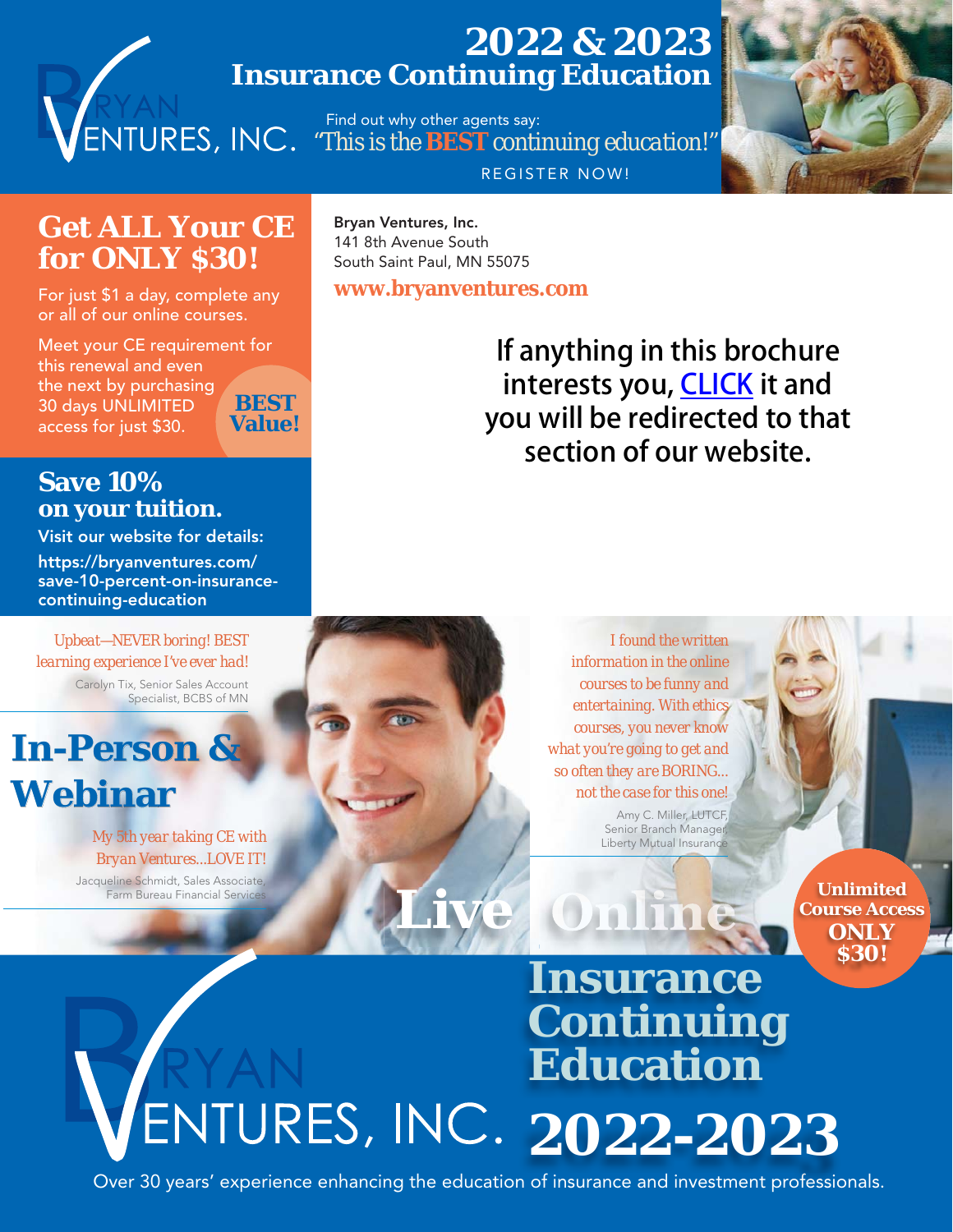# **Registration**

### **Wondering How The Online Courses Work?**

Test drive our **EASY** online courses with our SAMPLE DEMO: **[https://bryanventures.com/easiest-online-insurance-continuing-education](https://bryanventures.com/easiest-online-insurance-continuing-education/)**

#### **Live Tuition (In-Person & Webinar)**

| All 24 LIVE CE \$ 275.00          |
|-----------------------------------|
| 20 Hours: Five Classes. \$ 250.00 |
| 16 Hours: Four Classes \$ 225.00  |
| 12 Hours: Three Classes \$ 175.00 |
| 8 Hours: Two Classes \$ 120.00    |
| 4 Hours: One Class \$ 65.00       |

Classroom tuition rates are per agent. Credits cannot be divided between multiple agents to receive

volume discount. Cancellations or registration changes should be submitted two weeks prior the the meeting date. If you choose to pay the day of class for any of our classroom courses, the tuition will be 20% higher than the quoted prices. Refunds and some special requests may be subject to other fees and are available at: https://bryanventures.com/insurance-course-tuition

#### **24 Credit Combo**

(16 Classroom & 8 Online) . . . . \$ 260.00 (12 Classroom & 12 Online) . . . \$ 215.00

Classroom tuition includes snacks and refreshments!

affordable, we no longer

#### **Online Tuition**

| 30 Days Unlimited Access \$ 30.00     |  |
|---------------------------------------|--|
| All 24 CE Credits Online \$ 45.00     |  |
| Individual Courses \$10.00 to \$30.00 |  |

#### **[NAIC Reporting Fee \(WI & IA only\)](https://bryanventures.com/product-category/insurance-continuing-education-sbs-naic-reporting-fee/)**

Per credit hour . . . . . . . . . . . . . . . \$1.25

#### **Recreate Certficate**

Replace a lost certificate . . . . . . . \$20.00

#### **Easy Registration Options:**

- 1. Web: **www.bryanventures.com**
- 2. Mail: **Bryan Ventures, Inc. 141 8th Avenue South South Saint Paul, MN 55075-2207**
- 3. Fax: **651-257-8795**
- 4. Call: **651-257-8799** (or text)
- 5. Email: **customerservice@bryanventures.com**

COURSE INFORMATION INSIDE

#### **30 days UNLIMITED ACCESS–\$30**

For just \$1 a day, complete any or all of our 20+ [approved online CE courses totaling nearly 100 credit](https://bryanventures.com/product/30-days-unlimited-access-best-value-lowest-price-cheap-insurance-continuing-education-courses/)  hours. Meet your CE requirement for this renewal and even the next with one of the lowest tuition offers in the industry! **BEST PRICE ANYWHERE!**

#### **Referrals Pay!**

Share our course information with other agents. [Register together and the whole group receives](https://bryanventures.com/referrals-pay-reduced-tuition.pdf)  lower tuition. Visit our website for details.

#### **Participant Information**

| Name Contract Contract Contract Contract Contract Contract Contract Contract Contract Contract Contract Contract Contract Contract Contract Contract Contract Contract Contract Contract Contract Contract Contract Contract C               | $\Box$ Check<br>Credit Card: □ VISA □ MasterCard □ Discover □ AmEx                                                                                                           |
|----------------------------------------------------------------------------------------------------------------------------------------------------------------------------------------------------------------------------------------------|------------------------------------------------------------------------------------------------------------------------------------------------------------------------------|
|                                                                                                                                                                                                                                              |                                                                                                                                                                              |
|                                                                                                                                                                                                                                              |                                                                                                                                                                              |
|                                                                                                                                                                                                                                              |                                                                                                                                                                              |
|                                                                                                                                                                                                                                              |                                                                                                                                                                              |
| Email Address <b>Executive Service Service Service Service Service Service Service Service Service Service Service Service Service Service Service Service Service Service Service Service Service Service Service Service Servi</b>         | City State Zip                                                                                                                                                               |
|                                                                                                                                                                                                                                              |                                                                                                                                                                              |
| <b>Classroom Course Selection</b> 4 Insurance CE credits per half day                                                                                                                                                                        | \$40 will be added to mail or fax registrations with credit card                                                                                                             |
| Date(s)<br>Location #1                                                                                                                                                                                                                       | information for us to process. Submitted registration forms for online                                                                                                       |
| DAY A World Healthcare DAY B G Exceed Retirement DAY C G Creating Prosperity DAY D G MA & LTCP<br>Social Security & Other Nations<br>Ethics: Is that Right?<br>Become a Millionaire                                                          | classes also must pay this fee (even if paying by check). To avoid this charge,<br>register at our website, or send a check with live CE registrations.<br>Working w/ Ethics |
| Location #2<br>Date(s)                                                                                                                                                                                                                       | <b>Bundle Purchase</b>                                                                                                                                                       |
| <b>DAY A</b> $\Box$ World Healthcare <b>DAY B</b> $\Box$ Exceed Retirement <b>DAY C</b> $\Box$ Creating Prosperity <b>DAY D</b> $\Box$ MA & LTCP<br>$\Box$ Ethics: Is that Right?<br>Social Security & Other Nations<br>Become a Millionaire | Working w/ Ethics<br>□ All 24 Credits Classroom \$275<br>$Total_$                                                                                                            |
| <b>Online Course Selection</b> Sample - Complete list on our website.                                                                                                                                                                        | □ 24 Combo Credits (16 Class/8 Online) \$260 Total                                                                                                                           |
| □ MA / LTC Partnership***\$30 □ A Question of Ethics***\$20 □ Toy Insurance \$15<br>8 hrs. Ins. CE MN<br>4 hrs. Ins. CE MN                                                                                                                   | □ 24 Combo Credits (12 Class/12 Online) \$220 Total _____________________________<br>3 hrs. Ins. CE MN                                                                       |
| □ Retirement Planning \$28 □ Annuity Suitability &<br>7 hrs. Ins. CE MN<br>Disclosure*** \$20<br>4 hrs. Ins. CE MN                                                                                                                           | Ethical Insurance*\$15<br><b>Classroom</b><br>3 hrs. Ins. CE MN<br>Enter tuition from                                                                                        |
| □ Common Errors**\$20<br>6 hrs. Ins. CE MN                                                                                                                                                                                                   | □ Limit Liability\$15<br>chart in top section<br># of Hours __________<br>3 hrs. Ins. CE MN                                                                                  |
| 4 hrs. Ins. CE MN<br>□ SS & Medicare \$24<br>6 hrs. Ins. CE MN                                                                                                                                                                               | Natural Disasters\$10<br><b>Online</b><br>2 hrs. Ins. CE MN                                                                                                                  |
| 4 hrs. Ins. CE<br>Tax-Favored Health Plans\$24<br>MA / LTC Partnership***\$20<br>6 hrs. Ins. CE MN                                                                                                                                           | Financial Stability**\$10<br>30 Days UNLIMITED ACCESS for ONLY \$30<br>2 hrs. Ins. CE MN                                                                                     |
| 4 hrs. Ins. CE MN<br>Auto Ins & Credit Score\$25                                                                                                                                                                                             | Credit validation for this option expires 30 days from purchase.<br>□ Funding LTC \$10                                                                                       |
| 5 hrs. Ins. CE MN<br>Real Estate Investments\$20                                                                                                                                                                                             | 2 hrs. Ins. CE MN<br>All 24 CE Credits Online \$45<br>Total                                                                                                                  |
| 4 hrs. Ins. CE MN<br>Money Matters\$25<br>5 hrs. Ins. CE MN<br>Entertaining Ethics*\$20                                                                                                                                                      | □ Asset Allocation\$10<br>Online CE hours NEVER expire-use them for this renewal or even the next!<br>2 hrs. Ins. CE MN                                                      |
| 4 hrs. Ins. CE MN<br>□ College Funding\$25                                                                                                                                                                                                   | <b>Total</b><br># of Credits ___________<br>$\Box$ Reverse Mortgages\$10                                                                                                     |
| 5 hrs. Ins. CE MN<br>□ Capital Gains\$15                                                                                                                                                                                                     | 2 hrs. Ins. CE MN                                                                                                                                                            |
| 3 hrs. Ins. CE MN<br>1 hr. Ins. CE MN                                                                                                                                                                                                        | □ Umbrella Policies \$5<br><b>NAIC Reporting Fee (IA &amp; WI ONLY) REQUIRED</b>                                                                                             |
| *indicates course either meets the ethics requirement in MN or the MN LTC refresher requirement or the MN Annuity                                                                                                                            | $\Box$ Add per credit hour<br>\$1.25<br>Total                                                                                                                                |

\*indicates course either meets the ethics requirement in MN or the MN LTC refresher requirement or the MN Annuity Suitability requirement. \*\*indicates MN Mortuary Science General CE approval

**Method of Payment**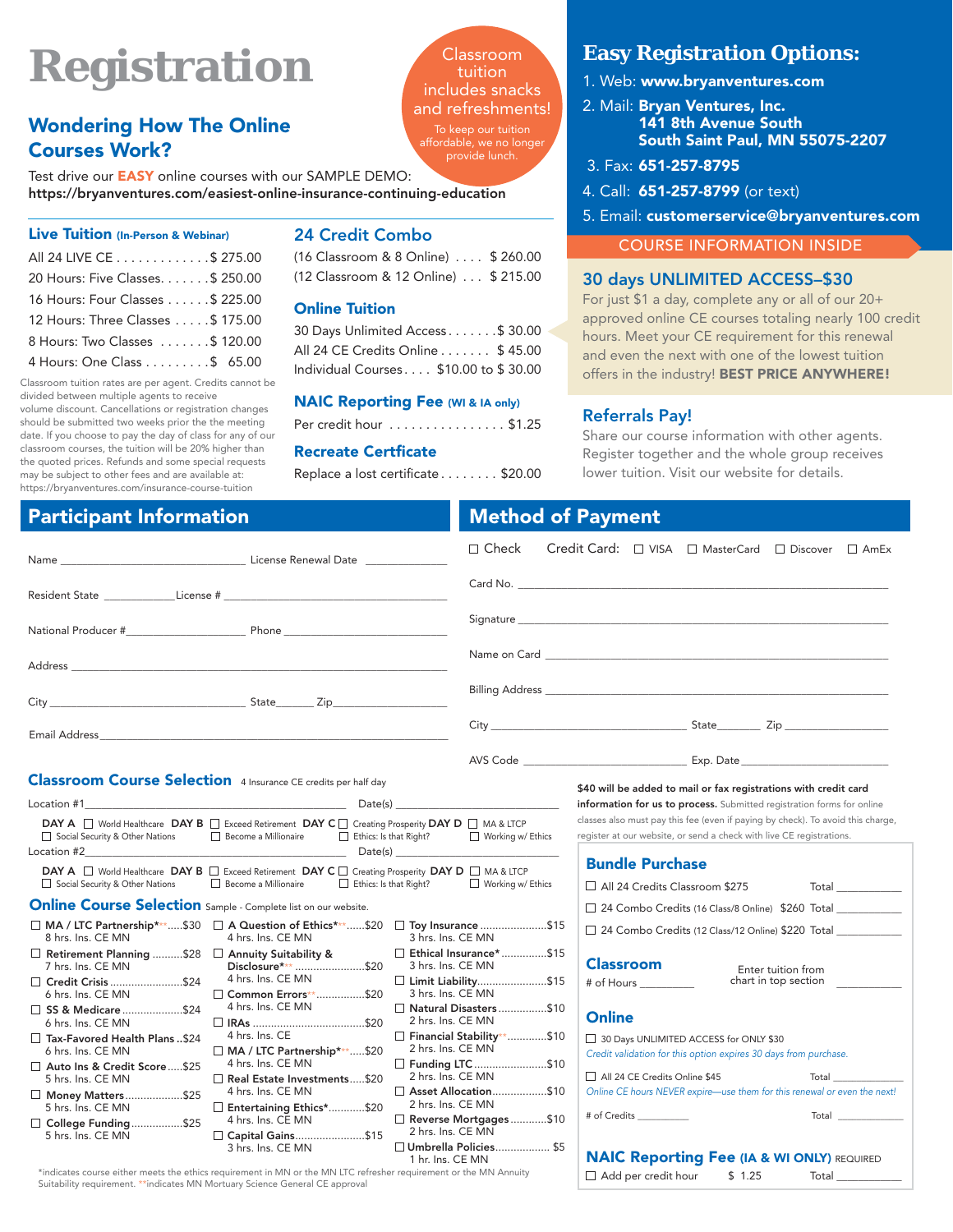**With several getaway locations, [consider combining](https://bryanventures.com/product-category/live-insurance-continuing-education-classes/?filters=access%5Bin-person-classroom%5D)  your CE with a vacation or golf outing!** 

#### **[Bring the BEST LIVE](https://bryanventures.com/insurance-continuing-education-instructors/)  CE to you!**

If 10 or more agents in your office, agency network or community are interested, you can contract with Bryan Ventures to bring our instructors to you! You'll save over our standard tuition rates plus get the same great classes when it's convenient for your schedule.

#### **[What other agents say:](https://bryanventures.com/best-insurance-continuing-education/)**

*Fun! Seriously.* — Fred Jensen, Financial Advisor, Edward Jones

*Bryan Ventures is the BEST INSURANCE CE! No other CE provider can match the content and engaging presentation.*

— James Walker, Old Northwest Company

*I give Bryan Ventures insurance classes FIVE STARS! They cannot be matched by any other CE provider —simply the BEST.* — Merry Ofstad, US Bank

> *Hands down the BEST INSURANCE CE classes around!*

Greg Kaslow, — First Service Insurance Agency

*BEST locations, BEST topics, BEST discussions!*

#### *The ONLY CE I'll use--EVER.*

— Dennis Solberg, Woodbury Financial

# **Locations & Dates 2022 - 2023**

This brochure has **[LIVE LINKS](https://bryanventures.com)**. Click any location or date to be redirected to that area of our website.

#### **Live Insurance CE Options:**

**IN-PERSON LOCATIONS:** We will try to host the courses at the venue as intended. If class size is not sufficient or there are health risks to convening, courses may be converted to webinar.

**NO EXAM WEBINAR:** Courses instructed live in a web-based platform. No exams- -same courses as our in-person classes. Access instructions provided when you [register. A device with internet access and a](https://bryanventures.com/product-category/live-insurance-continuing-education-classes/?filters=access[no-exam-virtual-webinar])  camera for video capability required.



|                                                                                                            | ACCESS   CITY       | <b>LOCATION   VENUE</b>                | DATE   CLASS DAY CODE                                                                                                                                                   |
|------------------------------------------------------------------------------------------------------------|---------------------|----------------------------------------|-------------------------------------------------------------------------------------------------------------------------------------------------------------------------|
| W                                                                                                          | Live Webinar        | Internet Virtual Classroom - NO EXAM   | 2022: Jan 11 $\bigcirc$ Jan 12 $\bigcirc$ ~ 2023: Jan 10 $\bigcirc$ Jan 11 $\bigcirc$                                                                                   |
| W                                                                                                          | Live Webinar        | Internet Virtual Classroom - NO EXAM   | 2022: Jan 18 <b>B</b> Jan 19 <b>D</b> ~ 2023: Jan 17 <b>B</b> Jan 18 <b>D</b>                                                                                           |
| W                                                                                                          | Live Webinar        | Internet Virtual Classroom - NO EXAM   | 2022: Feb 15 $\triangle$ Feb 16 $\triangle$ ~ 2023: Feb 14 $\triangle$ Feb 15 $\triangle$                                                                               |
| $\mathsf{W}% _{T}=\mathsf{W}_{T}\!\left( a,b\right) ,\ \mathsf{W}_{T}=\mathsf{W}_{T}\!\left( a,b\right) ,$ | Live Webinar        | Internet Virtual Classroom - NO EXAM   | 2022: Feb 22 B Feb 23 D ~ 2023: Feb 21 B Feb 22 D                                                                                                                       |
| W                                                                                                          | Live Webinar        | Internet Virtual Classroom - NO EXAM   | 2022: Mar 23 A Mar 24 C ~ 2023: Mar 22 B Mar 23 D                                                                                                                       |
| W                                                                                                          | <b>Live Webinar</b> | Internet Virtual Classroom - NO EXAM   | 2022: Mar 29 B Mar 30 D ~ 2023: Mar 28 A Mar 29 C                                                                                                                       |
| $\mathbf{1}$                                                                                               | Owatonna, MN        | Comfort Inn, I35 at Exit 45            | 2022: Apr 20 A Apr 21 C ~ 2023: Apr 19 B Apr 20 D                                                                                                                       |
| W                                                                                                          | Live Webinar        | Internet Virtual Classroom - NO EXAM   | 2022: Apr 26 B Apr 25 D ~ 2023: Apr 25 A Apr 26                                                                                                                         |
| $\overline{2}$                                                                                             | Forest Lake, MN     | American Legion, 355 W Broadway Ave    | 2022: May 18 <b>B</b> May 19 <b>D</b> ~ 2023: May 17 <b>A</b> May 18 <b>C</b>                                                                                           |
| W                                                                                                          | Live Webinar        | Internet Virtual Classroom - NO EXAM   | 2022: May 24 A May 25 C ~ 2023: May 23 B May 24 D                                                                                                                       |
| W                                                                                                          | Live Webinar        | Internet Virtual Classroom - NO EXAM   | 2022: June 7 <b>B</b> June 8 <b>D</b> ~ 2023: June 6 A June 7 <b>C</b>                                                                                                  |
| 3 <sup>7</sup>                                                                                             | Rochester, MN       | Centerstone Plaza Hotel, 401-6th St SW | 2022: June 14 A June 15 C ~ 2023: June 13 B June 14 D                                                                                                                   |
| $\overline{4}$                                                                                             | Duluth, MN          | Clearwater Grille, 5135 North Shore Dr | 2022: July 06 <b>B</b> July 07 <b>D</b> ~ 2023: July 11 <b>A</b> July 12 <b>C</b>                                                                                       |
| W                                                                                                          | Live Webinar        | Internet Virtual Classroom - NO EXAM   | 2022: July 12 4 July 13 6 ~ 2023: July 18 B July 19 D                                                                                                                   |
| 5 <sup>7</sup>                                                                                             | Alexandria, MN      | Broadway Event Center, 115-30th Ave E  | 2022: Aug 24 A Aug 25 C ~ 2023: Aug 23 B Aug 24 D                                                                                                                       |
| W                                                                                                          | Live Webinar        | Internet Virtual Classroom - NO EXAM   | 2022: Aug 30 B Aug 31 D ~ 2023: Aug 29 A Aug 30 C                                                                                                                       |
| $\overline{6}$                                                                                             | Mankato, MN         | Terrace View Golf, 19304 State Hwy 22  | 2022: Sept 21 <b>B</b> Sept 22 <b>D</b> ~ 2023: Sept 20 <b>A</b> Sept 21 <b>G</b>                                                                                       |
| W                                                                                                          | Live Webinar        | Internet Virtual Classroom - NO EXAM   | 2022: Sept 22 <b>A</b> Sept 23 <b>C</b> ~ 2023: Sept 27 <b>B</b> Sept 28 <b>D</b>                                                                                       |
| $\overline{7}$                                                                                             | <b>Brainerd, MN</b> | Super 8 Baxter, 14341 Edgewood Drive   | 2022: Oct 12 A Oct 13 C ~ 2023: Oct 11 B Oct 12 D                                                                                                                       |
| W                                                                                                          | Live Webinar        | Internet Virtual Classroom - NO EXAM   | 2022: Oct 26 B Oct 27 D ~ 2023: Oct 25 A Oct 26 O                                                                                                                       |
| 8 <sup>1</sup>                                                                                             | St. Cloud, MN       | Quality Inn, 4040 Second Street South  | 2022: Nov 9 <b>B</b> Nov 10 <b>D</b> ~ 2023: Nov 8 A Nov 9 C                                                                                                            |
| W                                                                                                          | Live Webinar        | Internet Virtual Classroom - NO EXAM   | 2022: Nov 16 A Nov 17 $\bullet$ ~ 2023: Nov 15 B Nov 16 D                                                                                                               |
| W                                                                                                          | <b>Live Webinar</b> | Internet Virtual Classroom - NO EXAM   | Dec 08 <b>D</b><br>$Dec 06$ <sup>3</sup><br>Dec 07 $\bullet$<br>2022:<br>Dec 05 A<br>Dec 04 A<br>Dec 05 <sup>8</sup><br>Dec 06 <sup>C</sup><br>Dec 07 <b>D</b><br>2023: |

**www.BryanVentures.com | (**talk) **651.257.8799 (**text) **| customerservice@bryanventures.com**